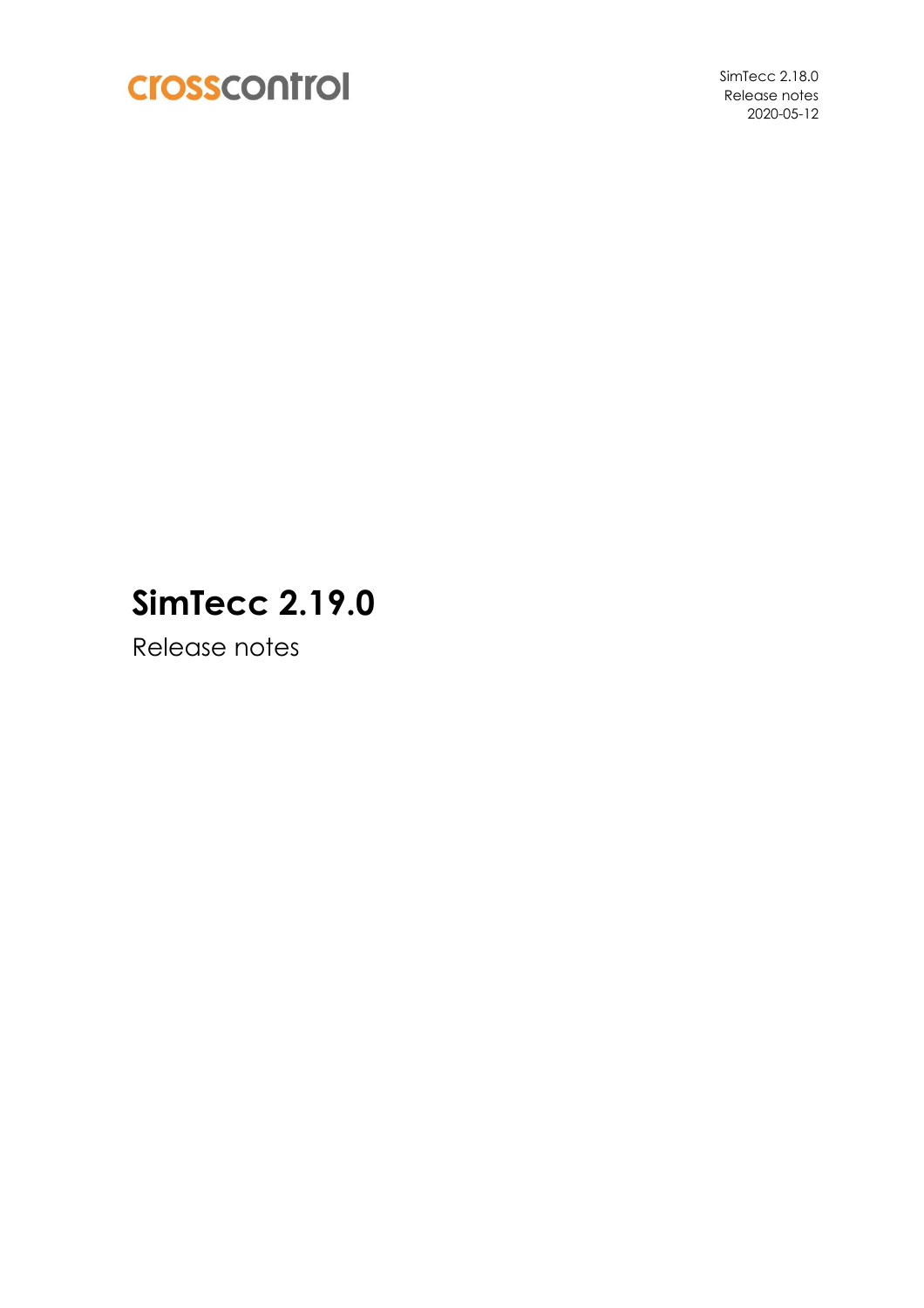## crosscontrol

#### **Contents**

### **Revision history**

| Rev | atro       |                   | Comments |
|-----|------------|-------------------|----------|
|     | 2020-05-12 | Mattias Jakobsson | $\sim$   |

**CrossControl** Box 83, SE-822 22 ALFTA Fax +46 271 75 76 89

Varmvalsvägen 13 SE-721 30 VÄSTERÅS Fax + 46 21 40 32 10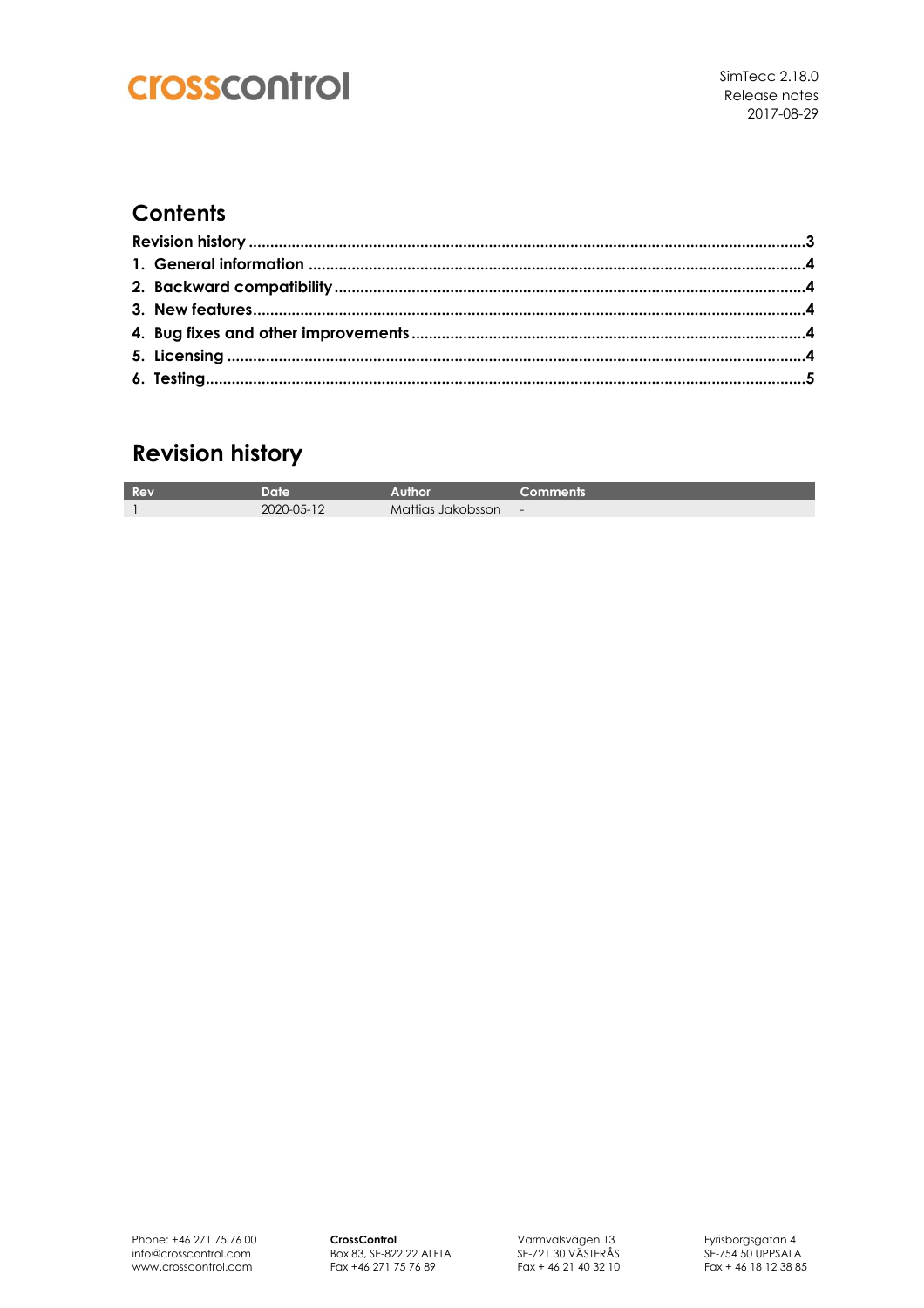## **Crosscontrol**

#### **1. General information**

This release contains some enhancements and bugfixes.

### **2. Backward compatibility**

SimSocket bridge is now using WinDivert 2.X, since there is no support for WinDivert 1.X on Windows 10.

#### **3. New features**

- MSG\_PEEK flag for SimRecvMsg implemented
- Support for dynamic ports in SimBind (port =  $o$ )
- Support for option SO\_REUSEADDR use same port number for both TCP and UDP simultaneously.
- DisableCommunication disconnects all sockets on a certain device.
- SimSendTo return 0 when sending messages to MC group without members
- Make it possible to dynamically assign a port with SimBind even if no IP has been set by SimSetHostIp.
- Make email address for license requests configurable.
- Added a FullSpeed element to TimeSync
- Possible to implicit bind by calling SimSendTo if IP has been set
- Added a connection closed detection for SimSelect

#### **4. Bug fixes and other improvements**

- SimSelect Signal when a connection is closed from remote
- Updated SimSocketBridge to use WinDivert 2.X
- Make printouts and message boxes optional
- SimSendTo could previously return a faulty return value
- BusTool statistics. Mismatch for received messages
- Segmentation fault when checking floating license
- Milliecond accuracy added to C# API TimeSync
- Added IXXAT VCI4 support to SimCAN
- ICMP ping reply support in SimSocketBridge
- ARP reply support in SimSocketBridge